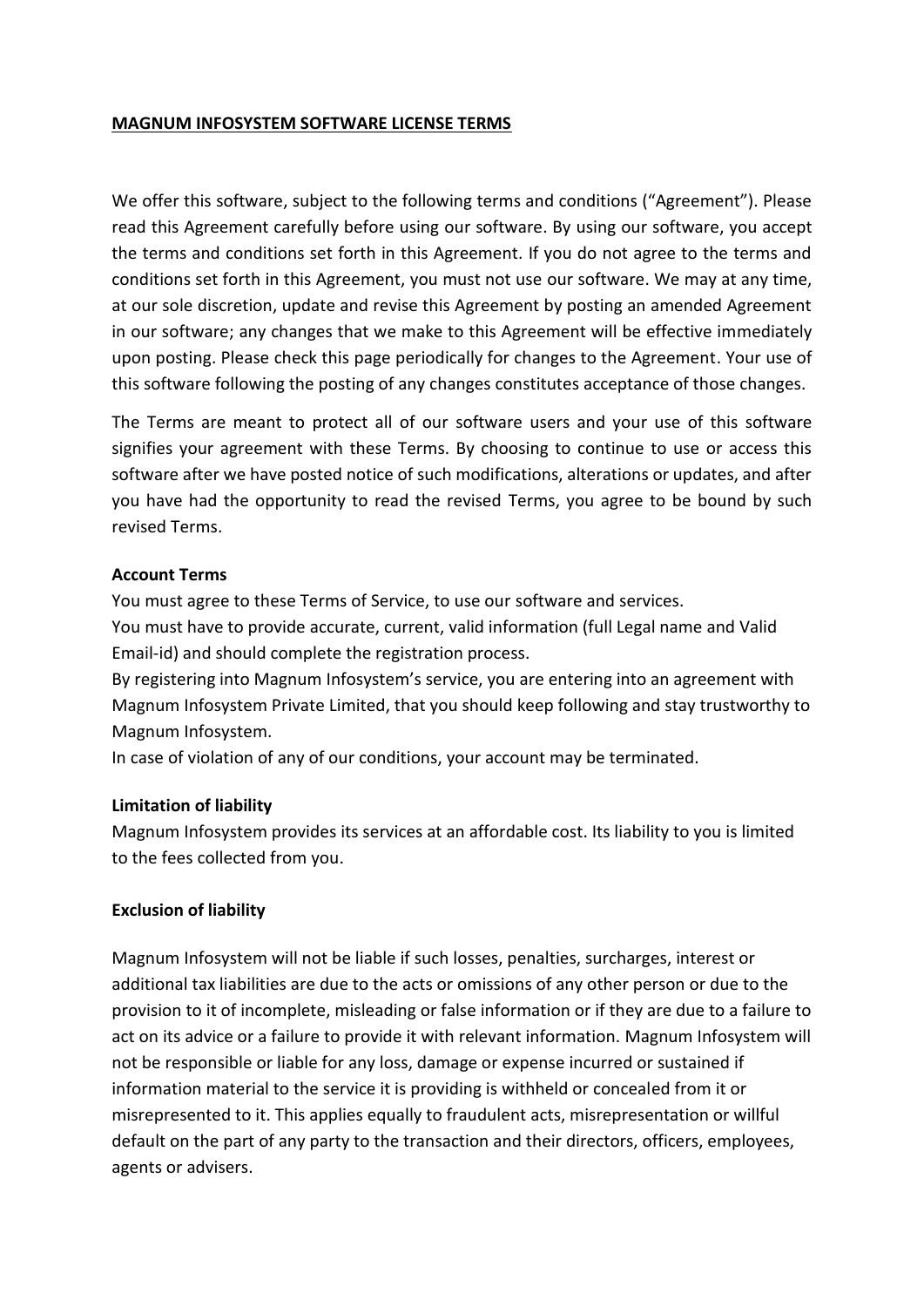# **Payment Terms / Refund Policy**

You are responsible for all taxes applicable to the fees and charges in any applicable jurisdiction.

After the Purchase of the software, the license key will be issued. Once the license key is delivered, there is no Refund option.

The Fees for the Services or products provided by Magnum Infosystem, as displayed on the Magnum Infosystem/our Products website, are subject to change. Magnum Infosystem reserves the right to modify the Fee at any time with a notification to the User. In case of the User's continued use of the Magnum Infosystem Products, it shall be deemed that the User has accepted such revised Fees.

### **Limitation of Liability**

As a condition of your use of this software, you agree that neither we, nor any of our affiliates, licensees, suppliers, directors, officers, shareholders, employees, or agents, will be liable to you or any third party for any direct, indirect, incidental, special, exemplary, punitive, or other damages under any contract, negligence, strict liability, or other theory, or consequential loss of profits, loss of earnings, loss of business opportunities, lost data, interrupted communications, damages, expense, or costs resulting directly or indirectly from or otherwise arising in connection with:

- 1. The use of this software, including, but not limited to, damages resulting or arising from your reliance on this software or any information or materials found on this software or hyperlinked from this software, or the mistakes, omissions, interruptions, errors, defects, delays in operation, transmissions, eavesdropping by third parties, or any failure of performance of this software;
- 2. Government restriction, strikes, war, any natural disaster or force majeure, power failures, large increases in on-line activity in a short period of time (usage spikes), viruses, catastrophic hardware failures, attacks on our servers, fires, earthquakes, floods, unusually severe weather, or any other condition beyond our reasonable control limiting, preventing or otherwise affecting either your access to or use of this software or site materials or our ability to provide products or services in connection with, or reserved or ordered through, this software; or
- 3. Loss of security of information you have provided in connection with your use of this software, or interception of any such information by unauthorized third parties.

### **License**

The license provided to you is non-transferable and non-exclusive. The license given to you is in accordance with the terms of service. Your license cannot be transferred to any other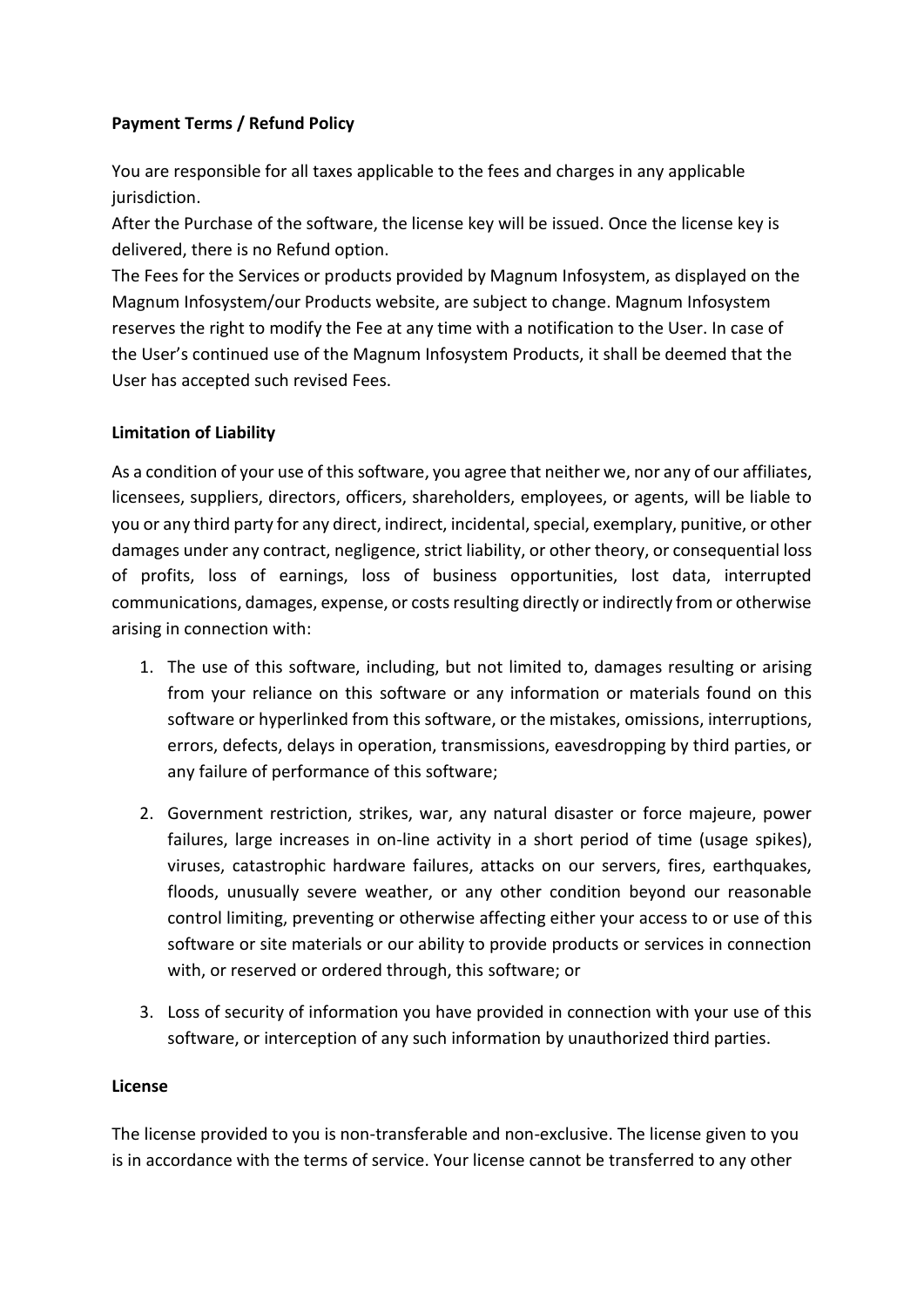party under any circumstances. You should not share your account login information to anyone outside your organization.

### **Cancellation and Termination**

You can cancel your license/usage of your account at any time, but you alone are responsible for proper cancellation. If you cancel in the mid month, you can't expect refunds from Magnum Infosystem. After cancellation of Service, you will not be charged later. Magnum Infosystem has rights to,

- Change /Discontinue/Temporarily/Permanently stop the service.
- Refuse or suspend or terminate your account.

# **Trademarks, Copyrights and Restrictions**

This software is controlled and operated by Magnum Infosystems Pvt. Ltd. This software, and all its contents are protected by copyrights, and are owned and controlled by Magnum Infosystem or its affiliates, or by third party content providers, merchants, sponsors and licensors (collectively "Providers") that have licensed their content or the right to market their products and/or services to Magnum Infosystem. The License to use this software does not in any manner transfer ownership of this software to the user.

# **Accuracy of information**

Although we strive to ensure the accuracy of the information found in this software, neither we, nor our affiliates, licensees, suppliers, or agents, can be held responsible by you for the accuracy of such information. It is solely your responsibility to evaluate the accuracy, completeness, and usefulness of all information provided in this software.

# **Disclaimers**

We provide this software, the site materials, and any product or service obtained through or in connection with this software on an "as is" and "as available" basis without representations or warranties of any kind, either express or implied, unless otherwise expressly provided in a written, agreement with us to which you are a party with regard to a particular product or service. We and our affiliates, licensees, suppliers, and agents do not warrant that your use of this software will be uninterrupted, error-free, or secure, that defects will be corrected, or that this software are free of viruses or other harmful components. You acknowledge that you are responsible for obtaining and maintaining all telephone, computer hardware, and other equipment needed to access and use this software, and all charges related thereto. No opinion, advice, or statement of Magnum Infosystem or it's affiliates, licensees, suppliers, agents, or visitors, whether made in this software, on the website, or otherwise, shall create any warranty, unless otherwise expressly provided in a written agreement with us to which you are a party with regard to a particular product or service.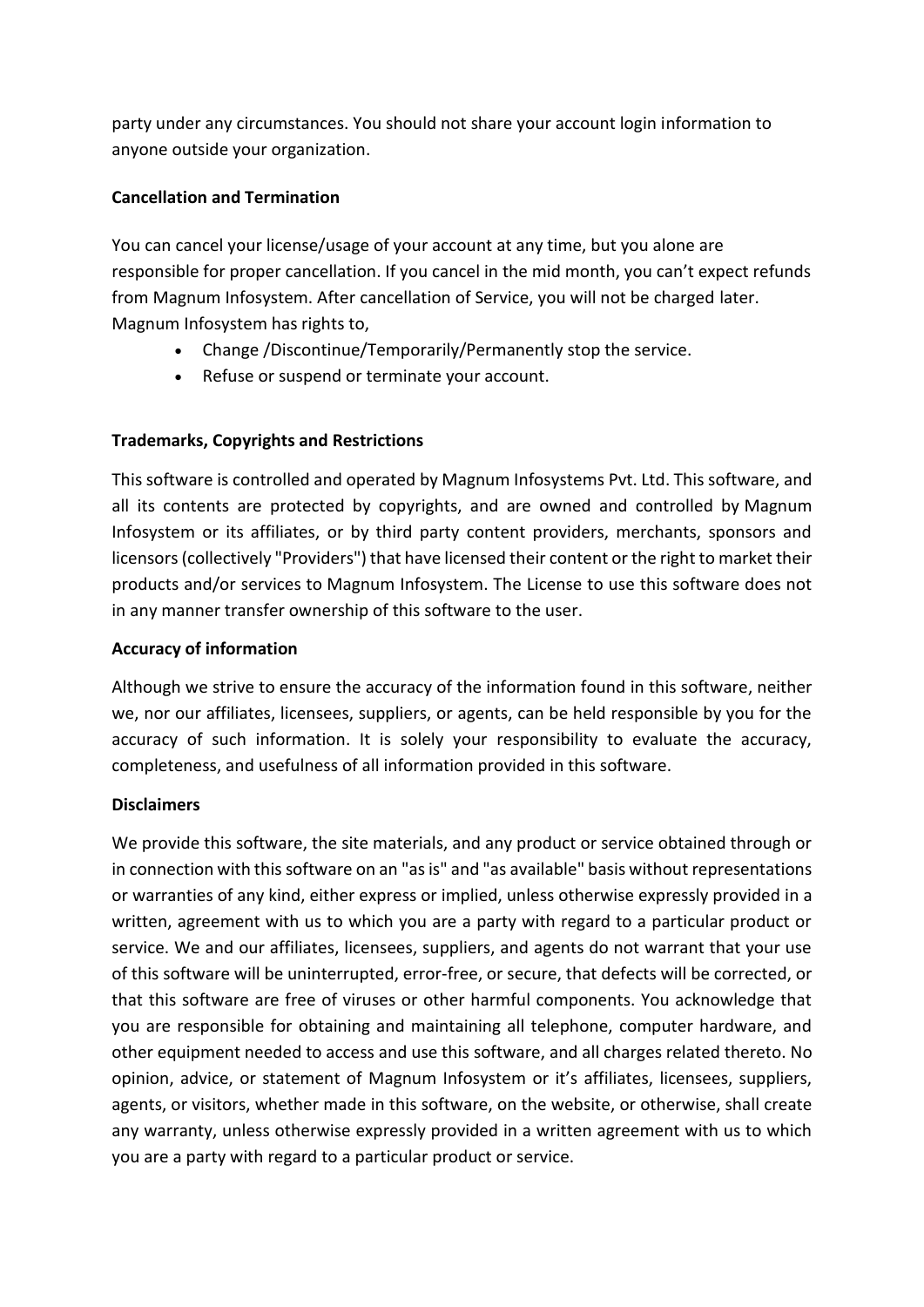### **Indemnification**

You are fully responsible for how you use this software. You may not share your log-in information with anyone else, but if you do, you are fully responsible for how they use this software too. You agree to indemnify, defend, and hold harmless Magnum Infosystem and the Providers, its and their officers, directors, employees, service providers, vendors, affiliates, agents, licensors, and suppliers from and against all losses, expenses, damages and costs, including reasonable attorneys' fees, resulting from any violation by you of these Terms.

### **Third party rights**

These Terms are for the benefit of Magnum Infosystem and its Providers, its and their officers, directors, employees, affiliates, agents, licensors, and suppliers. Each of these individuals or entities shall have the right to assert and enforce these Terms directly against you on its or their own behalf.

### **Waiver and Severability**

No waiver by Magnum Infosystem of any term or condition set forth in these Terms of Use shall be deemed a further or continuing waiver of such term or condition or a waiver of any other term or condition, and any failure of Magnum Infosystem to assert a right or provision under these Terms of Use shall not constitute a waiver of such right or provision.

If any provision of these Terms of Use is held by a court or other tribunal of competent jurisdiction to be invalid, illegal or unenforceable for any reason, such provision shall be eliminated or limited to the minimum extent such that the remaining provisions of the Terms of Use will continue in full force and effect.

### **Other General Provisions**

Headings found in this Agreement are for reference only. A party's failure to insist upon or enforce strict performance of any provision of this Agreement shall not be construed as a waiver of any provision or right. This, together with any of our policies referred to herein, is the entire Agreement between you and us relating to the subject matter herein and supersedes any and all prior or contemporaneous written or oral Agreements between you and us regarding the same subject matter (except other written, fully-executed contracts between you and us). Neither the course of conduct between you and us, nor trade practice shall act to modify any provision of this Agreement. If any provision of this Agreement is held to be invalid or unenforceable, such determination shall not affect such provision in any other respect or any other provision of this Agreement, which shall remain in full force and effect. This Agreement is not assignable, transferable or sub licensable by you except with our prior written consent

### **Governing Law and Jurisdiction**